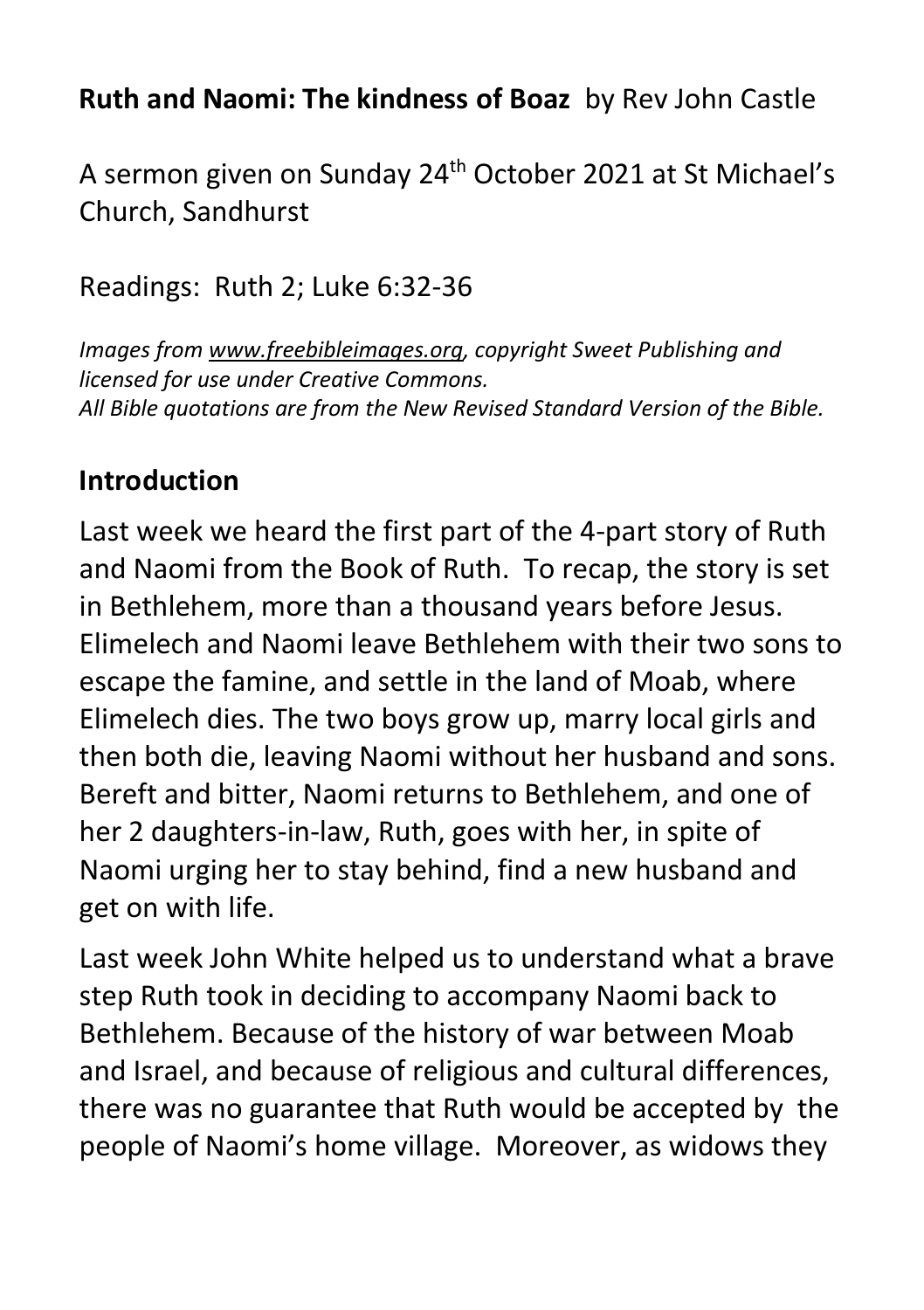were without the economic and practical support of a husband, and had no means of sustaining themselves.

## **The characters**

So far in the story Naomi and her daughter-in-law Ruth have emerged as the two main characters. But in verse 1 of chapter 2 the narrator lets us know that another key person is about to make an appearance – Boaz, a wealthy farmer who is a relative of Naomi's late husband Elimelech.

Last week John recommended that we take the time to read this short book for ourselves. It is a delightful and inspiring story. But we don't read the Bible mainly for entertainment value, but to learn more about God, ourselves, the world and how God wishes us to live. Let's see what we can learn from these three characters.



Naomi – bereaved of her husband and two sons.

*"I went away full, but the Lord has brought me back empty." (1:21)*

**Naomi** is, understandably, overwhelmed by her loss, and blames God. The world looks bleak to her. But her life is not as empty as she thinks – she now has a devoted daughter-inlaw, who is determined to provide for the two of them through her initiative and hard work.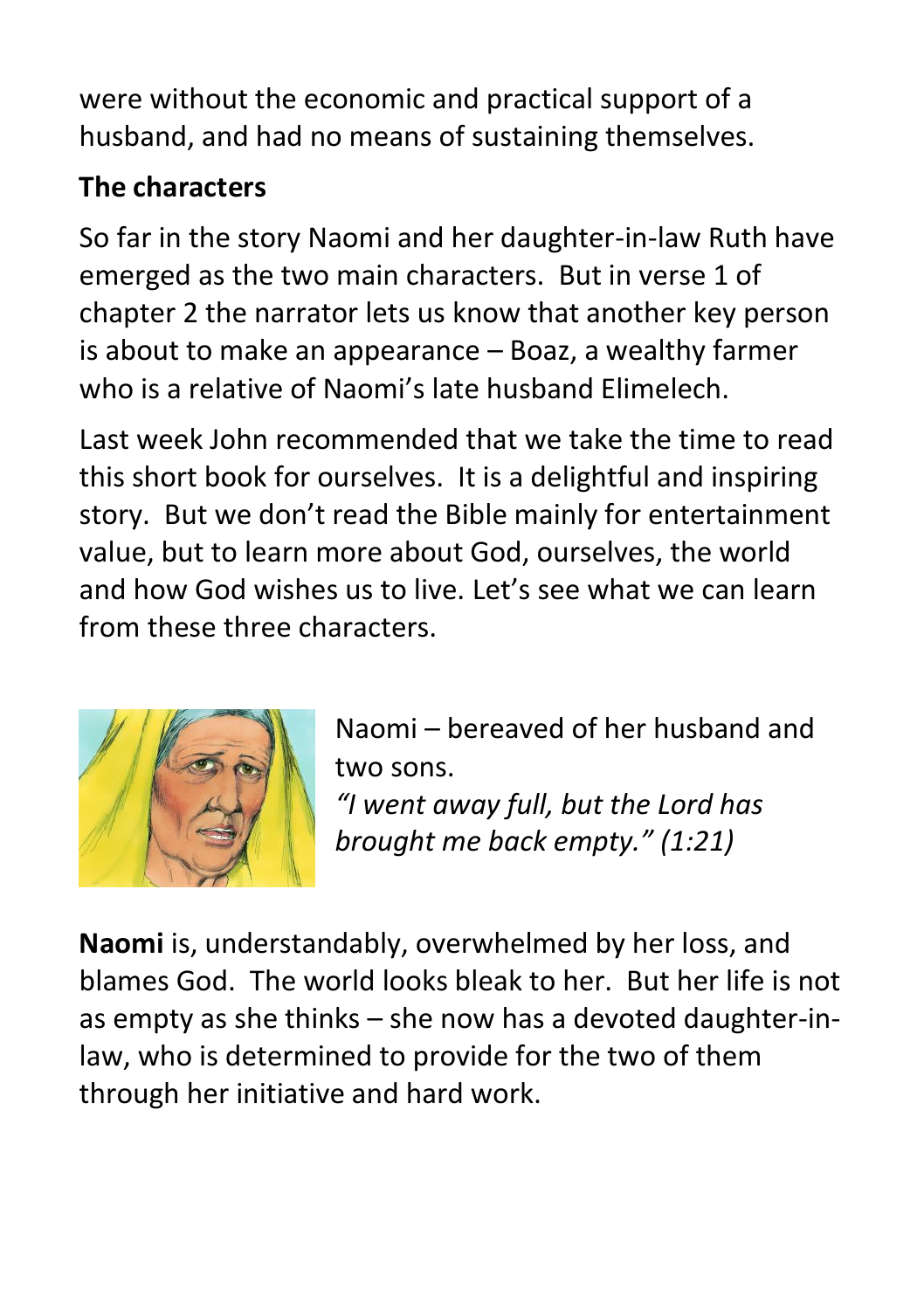

**Ruth** sacrifices the security of her own country and family because of her fierce loyalty to Naomi.

*"Where you go, I will go; where you lodge, I will lodge;*

*your people shall be my people, and your God my God. Where you die, I will die—*

# *there will I be buried. (1:16-17),*

You could not ask for a greater commitment or show of love than that. And as John pointed out last week, Ruth has not only committed herself to Naomi, but also to Naomi's God. Leaving behind Moab and making her home in Bethlehem is clear evidence that Ruth has put her faith in Naomi's God, and is trusting him to provide for them.

The last verse of chapter 1 told us that Naomi and Ruth arrived in Bethlehem at the start of the barley harvest. The law in Israel says that the poor are allowed to follow behind the harvesters, picking up what they have missed or dropped.

When you reap the harvest of your land, do not reap to the very edges of your field or gather the gleanings of your harvest. Do not go over your vineyard a second time or pick up the grapes that have fallen. Leave them for the poor and the alien. I am the LORD your God. (Leviticus 19:9-10)

Economic interests must be tempered with compassion and care for the poor. We may order our society in a different way, but there should always be an emphasis on the responsibility of all of us to care for our neighbour, and not just leave it to the State.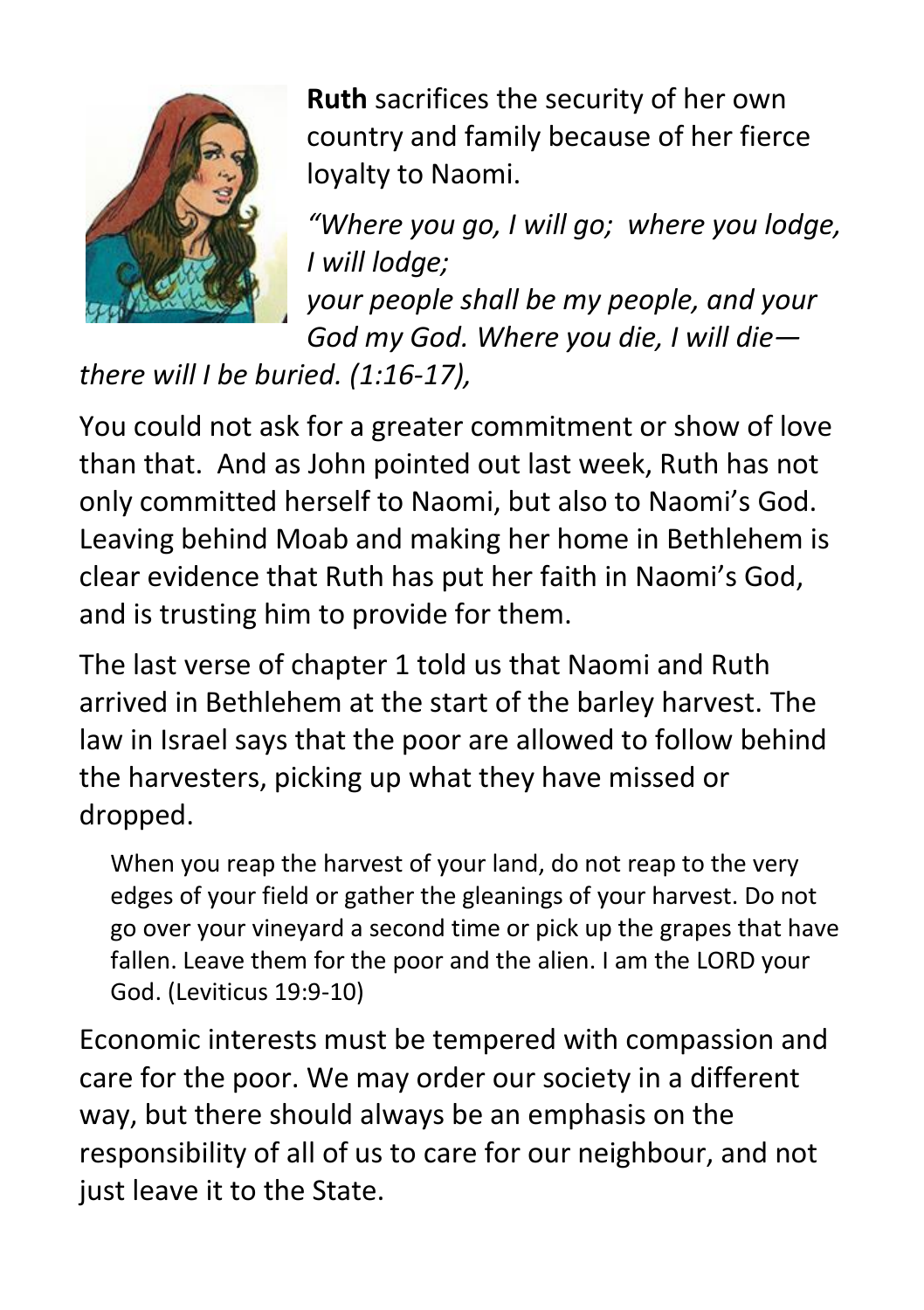Ruth takes the initiative, goes out into one of the fields around Bethlehem and works from early morning, taking only a short rest. The foreman in charge of the reapers lets her glean, and is clearly impressed by her hard work.

#### **Boaz**



Then the owner of the farm arrives from the village. It is Boaz, who happens to be a relative of Naomi's husband Elimelech. But he clearly hasn't met Ruth before, and asks who she is.

Some of you may have noticed how he

asks the question: 'To whom does this young woman belong?' (2:5). From a feminist perspective, this may be an uncomfortable turn of phrase, as it highlights the patriarchal nature of the society of the time. Yes, every woman in ancient society was either the wife or the daughter of a man who was the head of the household. But the phrase also shows that in the Bible people are not just individuals, but belong to families and communities. Boaz has both men and women working for him in that field. Ruth is there as a poor person without her own means of sustenance. But she must belong to *some* family, Boaz assumes.

And then he learns that she is Naomi's daughter-in-law. In a village the size of Bethlehem the return of Naomi with a young Moabite woman must have been on everyone's lips. And in the few days since arriving in the village, Ruth's loyalty to Naomi has already become known.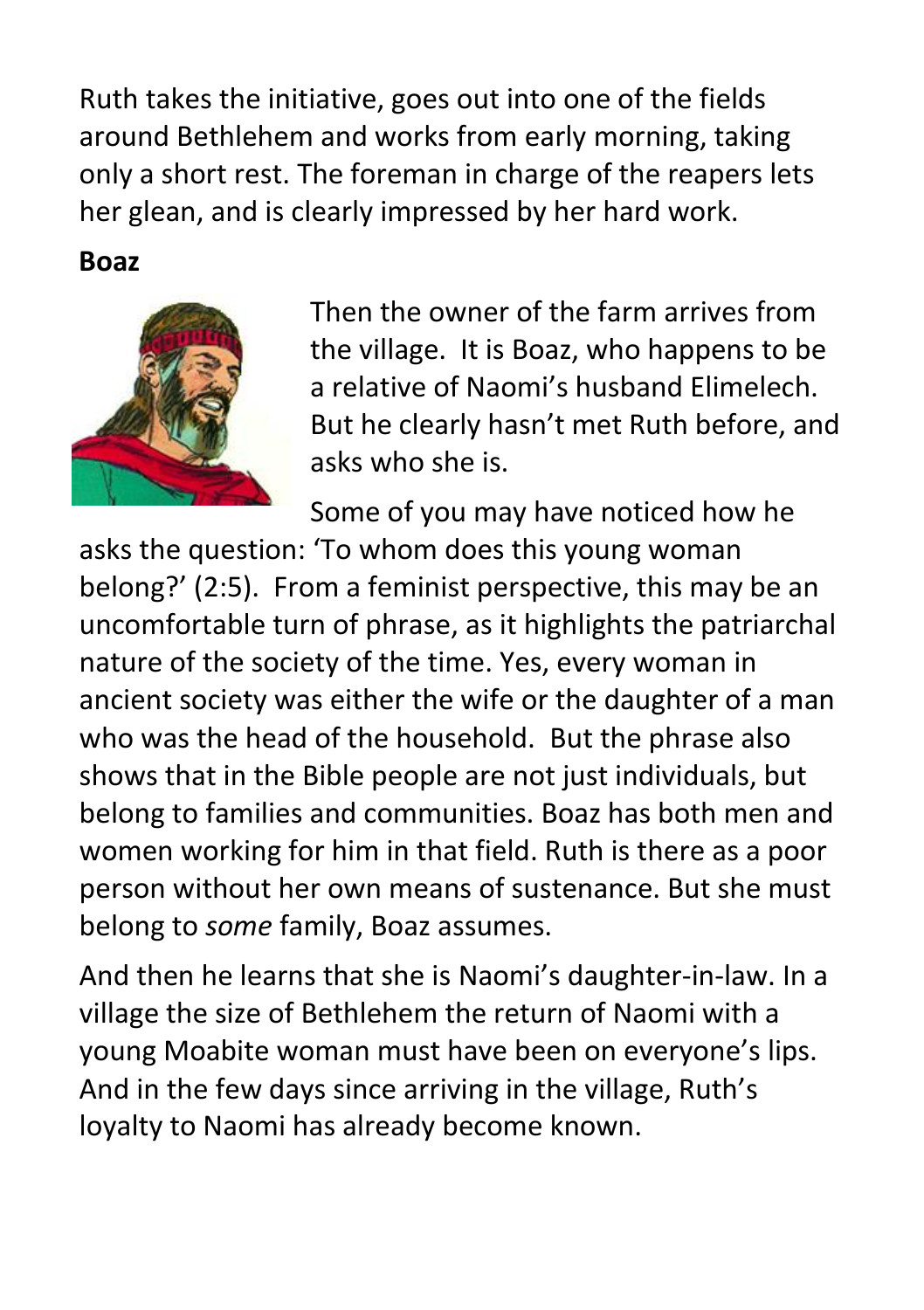We will learn in chapter 3 that Boaz is some years older than Ruth. He is not married, but in that society it is most likely that he has himself been married and then widowed. The fact that he employs a number of young men and women to harvest his crops, as well as a foreman, shows that he has considerable wealth and status in the community.

So Ruth is most surprised when Boaz speaks personally to her, invites her to take her lunch break with him and the workers, offers her food and instructs the workers to make sure she has plenty of grain to glean.

He also instructs his men not to bother her. He is well aware that a young single woman who is a foreigner is very likely to be the target of unwanted sexual attention from some of the young men. They might be wary of going too far with Rebecca, the daughter of Levi and Rachel, or that goodlooking Leah, Jacob's daughter, who's just turned 17. (You wouldn't want to get on the wrong side of Jacob!) But it would be only too easy to get away with messing around with a Moabite girl who doesn't have a husband or a father to stand up for her.

It might be tempting for some to think that Boaz is beginning to show a romantic interest in Ruth. But when we read chapter 3 we shall see that this has been far from the case. No, here Boaz is showing concern for a vulnerable new member of the community. He goes beyond the requirement of the law which says he should not harvest to the edge of his field, and gives instructions to his men to pull out some barley from their sheaves for her, as well as showing her where to get water to drink and ensuring she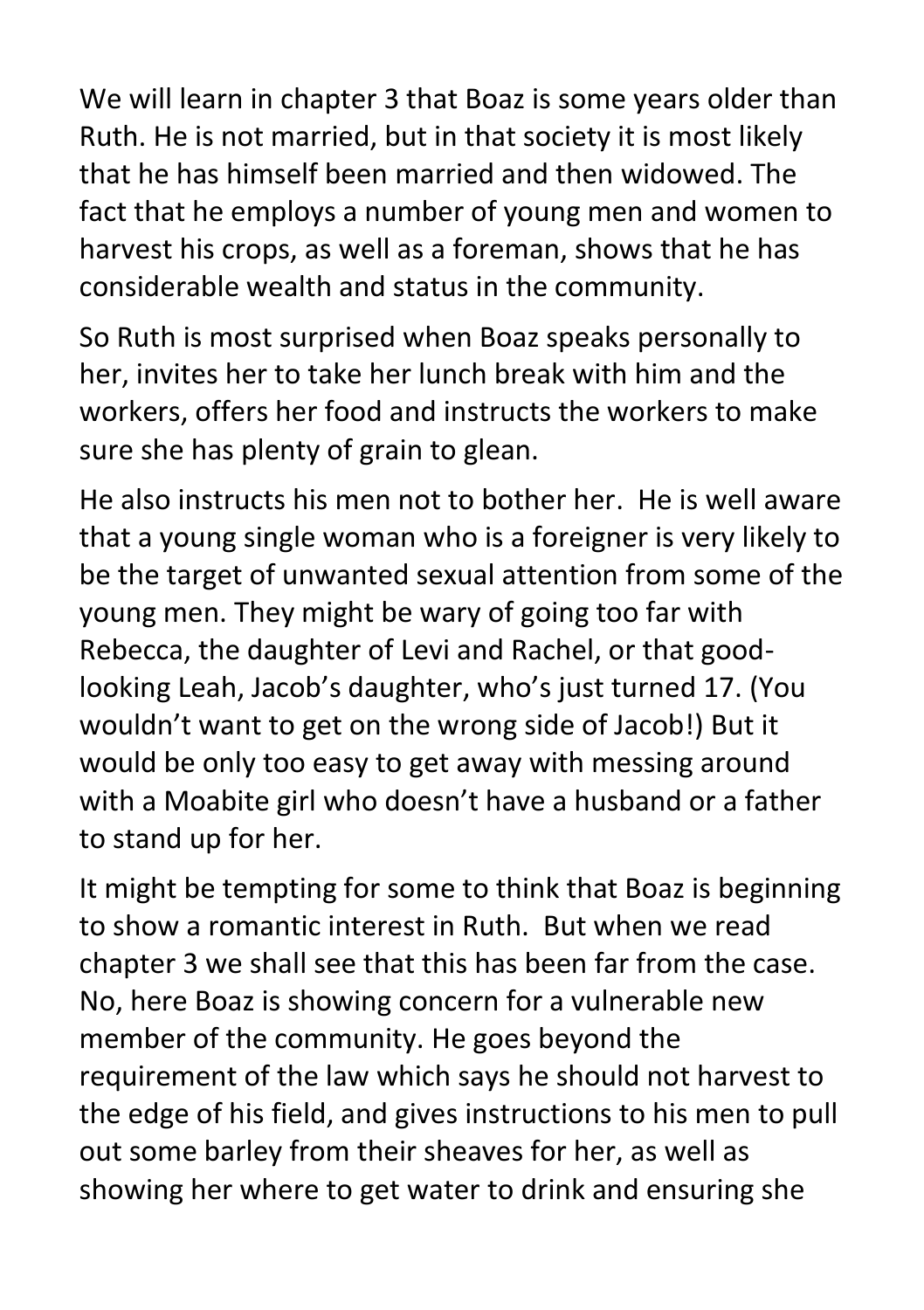has more than enough food to eat and can take some home to her mother-in-law. In addition, he provides physical protection for her as a lone woman, and lets his workers know that she is under his protection.

## **Kindness and faithfulness**

Both Ruth and Boaz are examples of two really important values in the Old Testament: kindness and faithfulness. In Hebrew the key words are 7D<sub>1</sub> (pronounced *hesed*), which is translated as *kindness* or *steadfast love*, and ת ֶֶ֗מ ֱא (pronounced *emeth*) which means faithfulness or loyalty.

We have just seen Boaz's kindness to Ruth. Boaz also recognises Ruth's loyalty and kindness to Naomi:

But Boaz answered her, 'All that you have done for your mother-inlaw since the death of your husband has been fully told me, and how you left your father and mother and your native land and came to a people that you did not know before. (2:11)

Kindness and faithfulness are two qualities of God, and even Naomi, when she learns how Ruth has been working in Boaz's field, and how kind Boaz has been to her, recognises God's hand behind it all:

Then Naomi said to her daughter-in-law, 'Blessed be he by the Lord, whose kindness has not forsaken the living or the dead!' (2:20)

God's love and faithfulness are celebrated all over the Old Testament, and the two words often occur together. Here's one example:

But you, O Lord, are a God merciful and gracious, slow to anger and abounding in **steadfast love**  and **faithfulness.** *(Psalm 86:15)*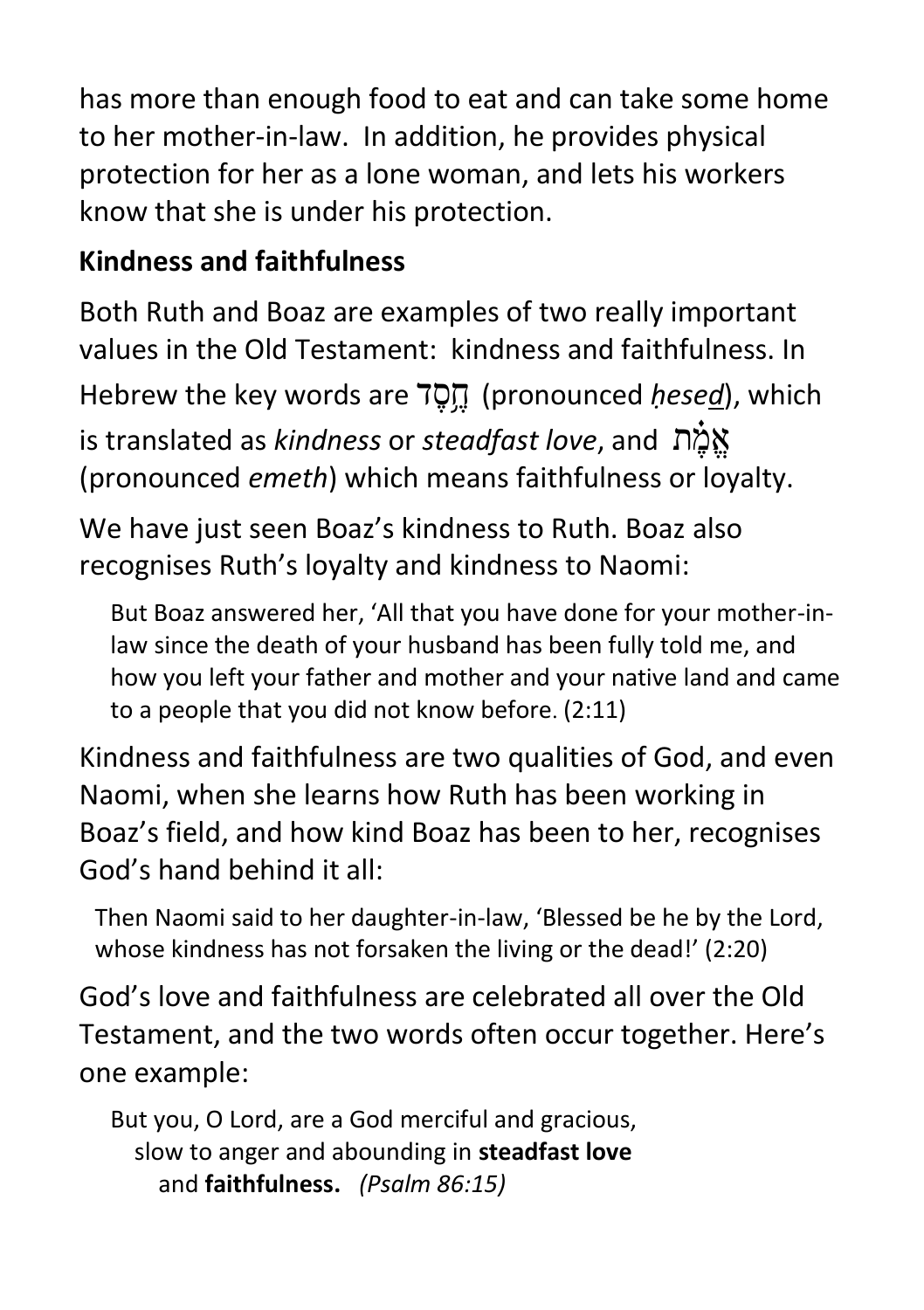As Naomi sees how Ruth has fared on that first day of harvesting, she begins to trust God's good purposes again. I wonder if any of us have been in a period of doubt recently, and need to open our eyes again to see God's good purposes working out in the world through people who show kindness? After tragedy and loss, Naomi and Ruth's fortunes are turning a corner. Is it a time for you, or someone you know, to re-engage with life and trust God to provide in the future?

Could we learn from the example of Ruth, who has shown enormous courage in leaving behind the security of Moab for a new life with Naomi's people, and takes initiatives to help herself and her mother-in-law?

Or is the lesson for us today to be more like Boaz, noticing those around us who are struggling, who need a listening ear, or who are vulnerable and need us to go the second mile to show kindness and help them to find protection? As a country we are offering a home to refugees from Afghanistan at the moment. But there are many other vulnerable people in our society, both those who have been born here and those have come here for safety from persecution or hunger, or those who have been trafficked and exploited. What are we doing to show them kindness in practical ways?

What God requires of us is clearly laid out in this well-known verse from the prophet Micah:

He has told you, O mortal, what is good; and what does the Lord require of you but to do justice, and to love kindness,